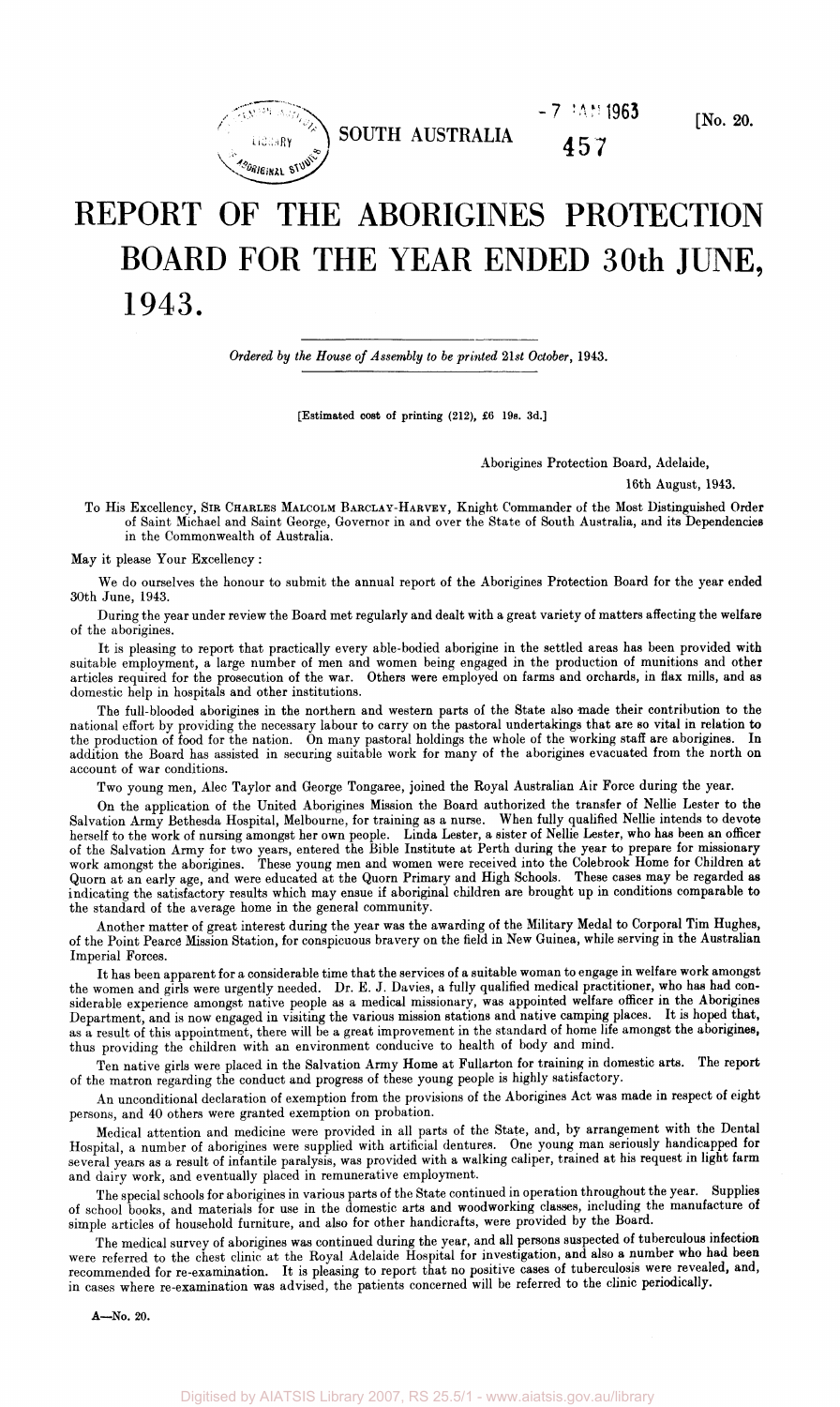The Board has provided rations and blankets for old and infirm aborigines in various parts of the State, and, in cases of sickness, special issues of meat, vegetables, milk and other foods have been provided for the patients.

By arrangement and with the assistance of the Central Board of Health a considerable number of children were immunized against diphtheria.

The introduction of the system of rationing essential goods entailed a great amount of work in ensuring that all aborigines, including those employed on pastoral stations and their dependants, were provided with food and clothing. Following a conference with the Rationing Commission, ration coupon books are now issued to aborigines in approved cases. Natives entirely dependent on the department, and others engaged in casual work only, are provided for by special permits on the recommendation of the Board.

Three native families, with the assistance of the Board, purchased homes during the year, and are endeavouring to maintain themselves in the general community.

The Board administers endowment funds for a number of aboriginal families. Direct payment of endowment moneys in several of these cases was recommended, as it was considered that the endowee in each case had demonstrated her ability to use endowment money in the best interests of her children.

## REPORTS FROM PROTECTORS, MISSIONARIES AND STATION MANAGERS.

Inspector P. J. Bourke, of the northern and western police districts, states that the general health of the aborigines in those areas is satisfactory, those needing medical attention being referred to the hospital at Port Augusta.

All able-bodied men suitable for employment are at work on sheep and cattle stations, in labour gangs on the railways and other essential work, and are stated to be well treated. The inspector recommends that young male aborigines be trained in the management of livestock to enable them to secure continuous work in the pastoral industry.

There is an abundance of native game and other foods for the aborigines still living under tribal conditions.

*Bordertown Native Camp.*—The inmates of this camp are mainly old and infirm.

A windmill and tank were purchased and placed in commission to facilitate the supply of water for domestic purposes.

*Port Augusta (Umeewarra Mission,).*—Twenty-four children are living in the mission dormitory. Those of schoolgoing age attend a special school for aborigines, where instruction is given by the missionary sisters, Misses Simmons and Cantle.

A hut to be used for medical purposes is in course of erection, the labour being provided by friends of the mission in the form of a working bee, organized by the mayor, Mr. Riches, M.P.

Great interest is being manifested in the welfare of the aborigines by the people in this district.

*Ernabella Mission (Presbyterian).*—The superintendent, the Rev. J. R. B. Love, reports that there were 15 births, all full bloods, and five deaths, during the year.

A sick parade is held daily and appropriate treatment provided. To facilitate the treatment of sick aborigines a hospital and dispensary building has been erected.

Station workers and shepherds were provided with food by the mission, the food of other aborigines being mainly bush food secured by hunting in the reserve and on other adjacent lands.

Milk was distributed to all mothers and children daily.

Rations and medical supplies were provided by the Aborigines Protection Board.

Two landing strips for use by aeroplanes were provided by the workmen under official supervision.

The value of wild dog scalps purchased from native hunters amounted to approximately £350, the natives expending this money in purchasing supplementary foodstuffs.

Two patrols by camel into the reserve were undertaken by the superintendent during the year.

Regular services were held for religious instruction.

The average daily attendance at the mission school was 44, the highest number on one day being 110. The teacher Mr. Trudinger, maintained the usual high standard of work amongst the children. Morning lessons were given to all pupils, and manual training to older boys each afternoon.

One child was removed from the mission without authority, and, at the request of the Board, Mr. Trudinger made a long and arduous journey to recover the child. She suffered no harm, and was escorted safely back to Ernabella.

*Lutheran Mission, Koonibba.*—The superintendent, the Rev. R. H. Traeger, reports a satisfactory year.

Over 40 of the younger men from this station are rendering good service in the Army Labour Corps. They return to the station as opportunity offers, during periods of leave.

Eighty children attend the special school for aborigines in charge of Mr. Lange, and, in addition to subjects provided in the school curriculum, instruction is given in technical subjects, materials being provided by the Aborigines Protection Board.

The children's home continues to care for children whose parents are not living at the station, and also for other orphan children, the number of inmates at present being 43.

The medical work was carried on effectively by Dr. Gibson and Sister Hitchcock.

The conduct of the natives has been satisfactory.

Religious services and devotions are regularly attended at the station, and services are also held in other districts where numbers of natives are residing temporarily.

Rations, medical supplies, blankets, etc., for old, infirm sick aborigines and dependent children are provided by the Aborigines Protection Board.

#### UNITED ABORIGINES MISSION ACTIVITIES.

*Ooldea.*—The superintendent reports steady progress at Ooldea. There are approximately 200 aborigines at the mission, including 36 children in the dormitory, and 58 living with their parents in the camps. All of these children receive instruction at the local school for aborigines.

Many of the natives engage in the manufacture of native weapons and curios, which they sell to visitors and to passengers at the railway station.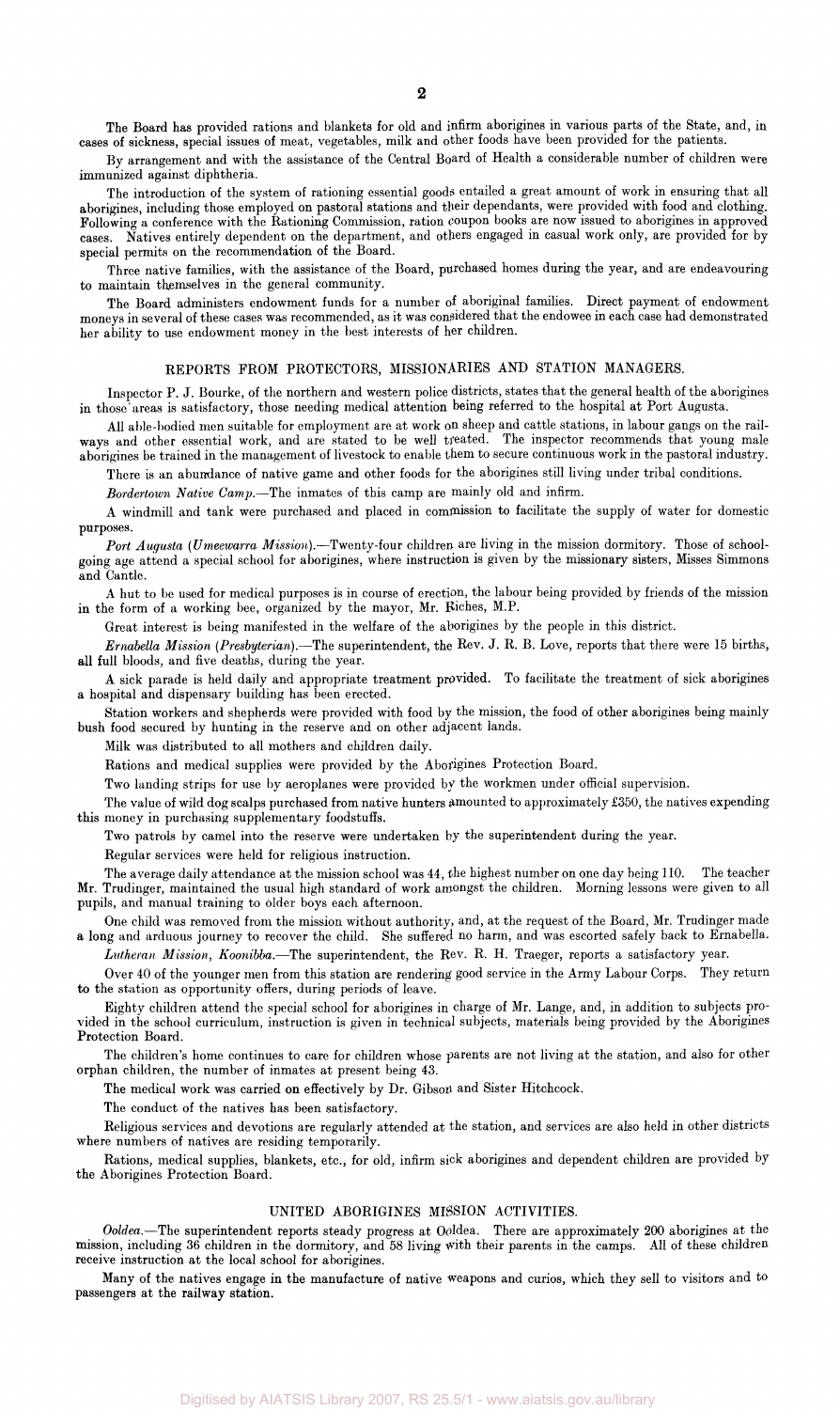Provision is made with the assistance of the Board to provide for the educational and medical needs of the people, rations, medicines, blankets, school books, etc., being provided by the Board.

*Nepabunna.*—The new dormitory building, which is a considerable undertaking, is nearing completion. The majority of the natives working on surrounding stations have been obliged to take their children with them, thus limiting their opportunities for education. With the completion of the dormitory the children may be safely left at the mission, and enabled to attend school regularly.

A new well is being sunk to improve the water supply for the village.

In co-operation with the Board, rations, medical attention, etc., is provided for sick and infirm aborigines.

*Finnis Springs.*—Considerable progress has been made at the mission during the past year. A wireless transceiver plant and freelite service were installed.

The flying doctor visits the mission and directs the medical treatment of the natives, which is carried out by the superintendent.

A large underground tank of 20,000gall. capacity is being constructed. The cement for this work was donated by the Aborigines Uplift Society, and the freight charges paid by the Board.

Work at the school for aborigines was maintained as usual during the year.

*Quorn (Colebrook Home).*—There are 26 children in the home at present. During the year under review six young people, whose training was completed, took positions in various parts of the State, the girls in domestic service and the boys on pastoral stations.

A system of vocational training has been introduced by the appointment of a lady teacher, who instructs the girls in dressmaking, etc.

With a view to improving the water supply for the home a well is being constructed, the Board providing a grant of £200 to finance the project.

The children living in the home attend the Quorn public school, and their work is regarded as being highly satisfactory.

*Swan Reach.*—Pending the removal of the mission plant to a more suitable site, temporary arrangements were made for the establishment of a small dairy. Several boys have been taught to milk the cows, also to use the separator and to make butter.

Gardening implements have been purchased, the engine and pump overhauled to improve the water supply, and young people instructed in gardening and irrigation.

A hut is in course of erection to facilitate the instruction of women and girls in laundry work, dressmaking and cookery, and the young men and boys in woodwork and other useful crafts, the materials for the building being provided by the Board.

The usual activities of the mission, including the special school for aborigines, have been maintained during the year.

*Point McLeay Station.*—There were 17 births and 11 deaths during the year, the population on the 30th June, 1943, being 315.

The erection of a new dairy building was commenced, and will soon be completed. The production of cream was satisfactory, the milking herd being well maintained, both in number and quality.

The harvest was satisfactory, yielding 200 tons of hay and 300 tons of ensilage.

The harvest was satisfactory, yielding 200 tons of hay and 300 tons of ensilage.<br>All established pastures at the head station, and also at Primrose Farm, were top dressed with superphosphate.

A shearing plant was installed during the year.

The garden produce was of excellent quality, but the production of some types of vegetable was restricted by the activities of garden pests. Owing to the absence of male workers, a great deal of the work in the dairy and in the garden performed by women and girls.

The health of the natives generally was very good, attributable, in a large degree, to the better food supply following the establishment of the garden.

The special school for aborigines under the direction of Mr. W. T. Lawrie as usual, maintained a high level of efficiency.

Regular church services were conducted under the auspices of the Parkin Mission.

Approximately £150 was raised by special effort toward the cost of a proposed kindergarten room and kitchenette. Other efforts in aid of the Red Cross, Children's Hospital, and other worthy objects yielded £60.

*Point Pearce Station.*—There were 23 births and six deaths during the year, the population on the 30th June, 1943, being 306.

The health of the natives has been fairly good.

It is hoped to establish a small hospital at the station when labour and materials are available to overcome the disabilities associated with nursing patients in their homes.

Religious services, educational work in the special school for aborigines, picture shows and other entertainments, and patriotic efforts were maintained throughout the year.

The harvest results were satisfactory, the hay crop giving a record yield.

Simpler types of farming machinery were used on the farm, and good results obtained by the native farmers.

Returns from livestock operations were very satisfactory ; all stock is reported to be in good condition.

A disastrous fire, starting on a neighbouring farm and sweeping across the station lands, destroyed 5,000 acres of feed, a large area of lucerne pastures, and 30 miles of fencing. Much greater damage would have resulted but for the efforts of a willing band of fire fighters, consisting of officers and natives.

The annual quota of suitable trees were planted during the year.

A statement of receipts and expenditure of the department, and income and expenditure statements of the Point McLeay and Point Pearce Stations are appended.

We have the honour to be,

 $\mathbf{u}$ 

Your Excellency's most obedient servants,

M. McINTOSH, J. B. CLELAND, CONSTANCE M. COOKE, Aborigines A. M. JOHNSTON, Protection S. T. C. BEST,  $|\text{Board.}|$ LEN. J. COOK, CHARLES DUGUID,

No. 20.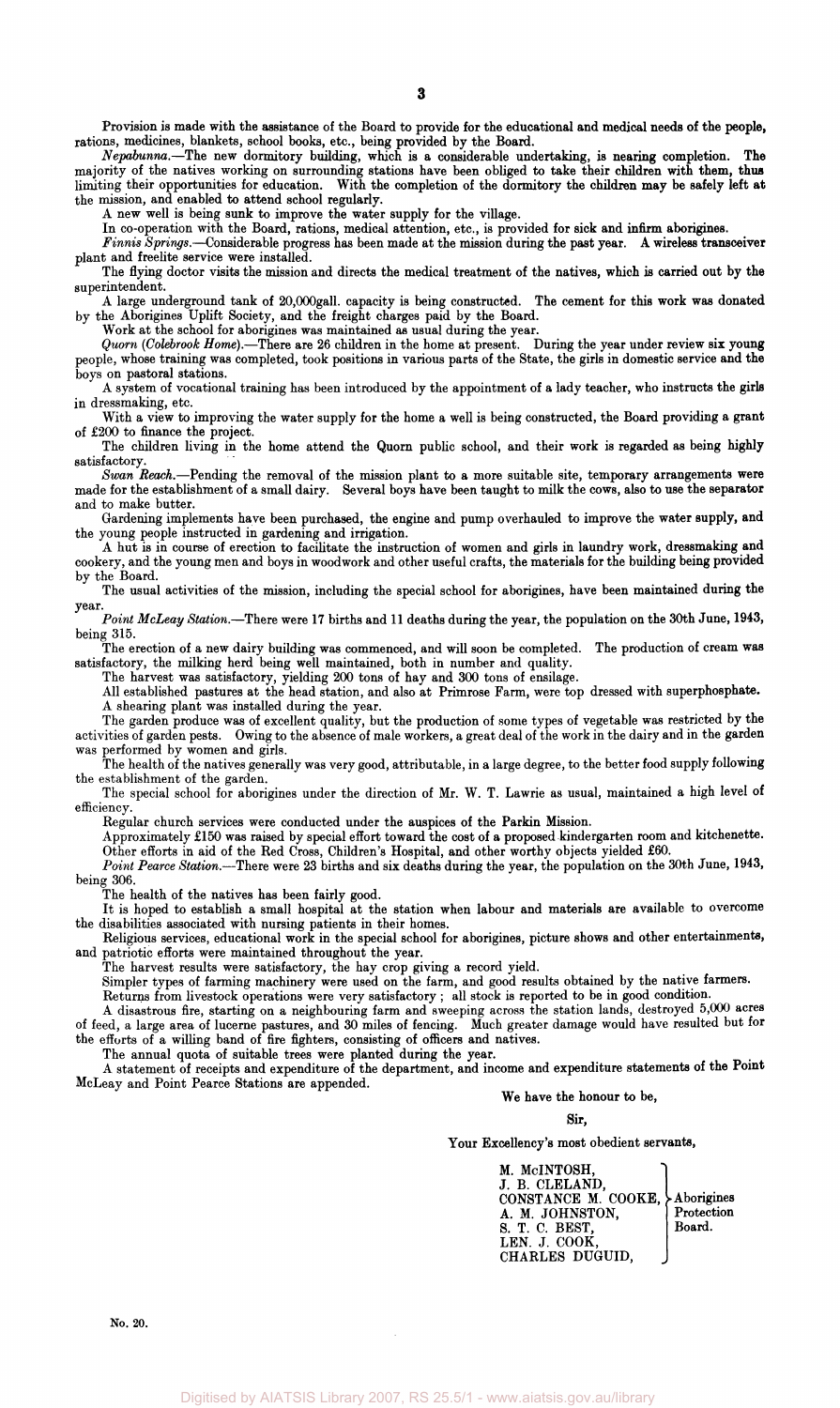RECEIPTS AND EXPENDITURE-ABORIGINES DEPARTMENT, YEAR ENDED 30TH JUNE, 1943.

| RECEIPTS.                                                                                                     | $\mathbf f$ $\mathbf s$ , $\mathbf d$ , | £                 | $\theta$ , $d$ . | EXPENDITURE.                                                                                                                                                                               | £         |         | s. d.    | £                  | 8. d.     |
|---------------------------------------------------------------------------------------------------------------|-----------------------------------------|-------------------|------------------|--------------------------------------------------------------------------------------------------------------------------------------------------------------------------------------------|-----------|---------|----------|--------------------|-----------|
| Point Pearce Station-<br>From sales of produce, etc $6,095$ 7 0<br>From store sales $3,843$ 19 6              |                                         |                   |                  | Head Office-<br>Salaries<br>Provisions-blankets, clothing, med-                                                                                                                            | 1,553 8 9 |         |          |                    |           |
| Point McLeay Station-<br>From sales of produce, etc $2,695$ 2 4<br>From store sales  3,457 $5\quad 0$         |                                         | $9,939$ 6         | -6               | ical, dental and optical expenses,<br>$transport, etc. \ldots \ldots \ldots \ldots \ldots$<br>Aborigines Home, North Adelaide<br>Training half-caste girls for dom-                        | 6,199 8 6 | 91 0 10 |          |                    |           |
| Refund of Flour Tax, advances for fares, etc                                                                  |                                         | 6.152 7<br>346 17 | 4<br>$\theta$    | estic service<br>Development of reserves for abori-                                                                                                                                        | 229 11 8  |         |          |                    |           |
| Cost of aborigines to the South Australian Govern-<br>ment for the 12 months ended 30th June, 194317,665 19 5 |                                         |                   |                  | Pay roll tax for child endowment                                                                                                                                                           | 344 19 10 | 22 7 4  |          | 8,440 16 11        |           |
|                                                                                                               |                                         |                   |                  | Point Pearce Station-<br>Implements, stock, fertilizers, etc 4,418 16 8<br>$New \text{ cottages } \dots \dots \dots \dots \dots \dots$<br>Purchases and expenses of store 3,621 15 0       |           | 2150    |          |                    |           |
|                                                                                                               |                                         |                   |                  | Point McLeay Station-<br>Salaries and wages $4,800$ 12 5<br>Implements, stock, fertilizers, etc 2,972 3<br>Rent of section, hundred of Baker<br>Purchases and expenses of store 3,701 15 6 | 41 15     |         | -5<br>-9 | 14,147<br>- 11,516 | 63<br>7 1 |
|                                                                                                               |                                         |                   |                  |                                                                                                                                                                                            |           |         |          |                    |           |
|                                                                                                               |                                         | £34,104 10 3      |                  |                                                                                                                                                                                            |           |         |          | £34,104 10 3       |           |

 $\hat{\mathcal{A}}$ 

 $\mathcal{A}$ 

16th August, 1943. W. R. PENHALL, Secretary, Aborigines Protection Board.

 $\sim$ 

 $\sim 10^{-1}$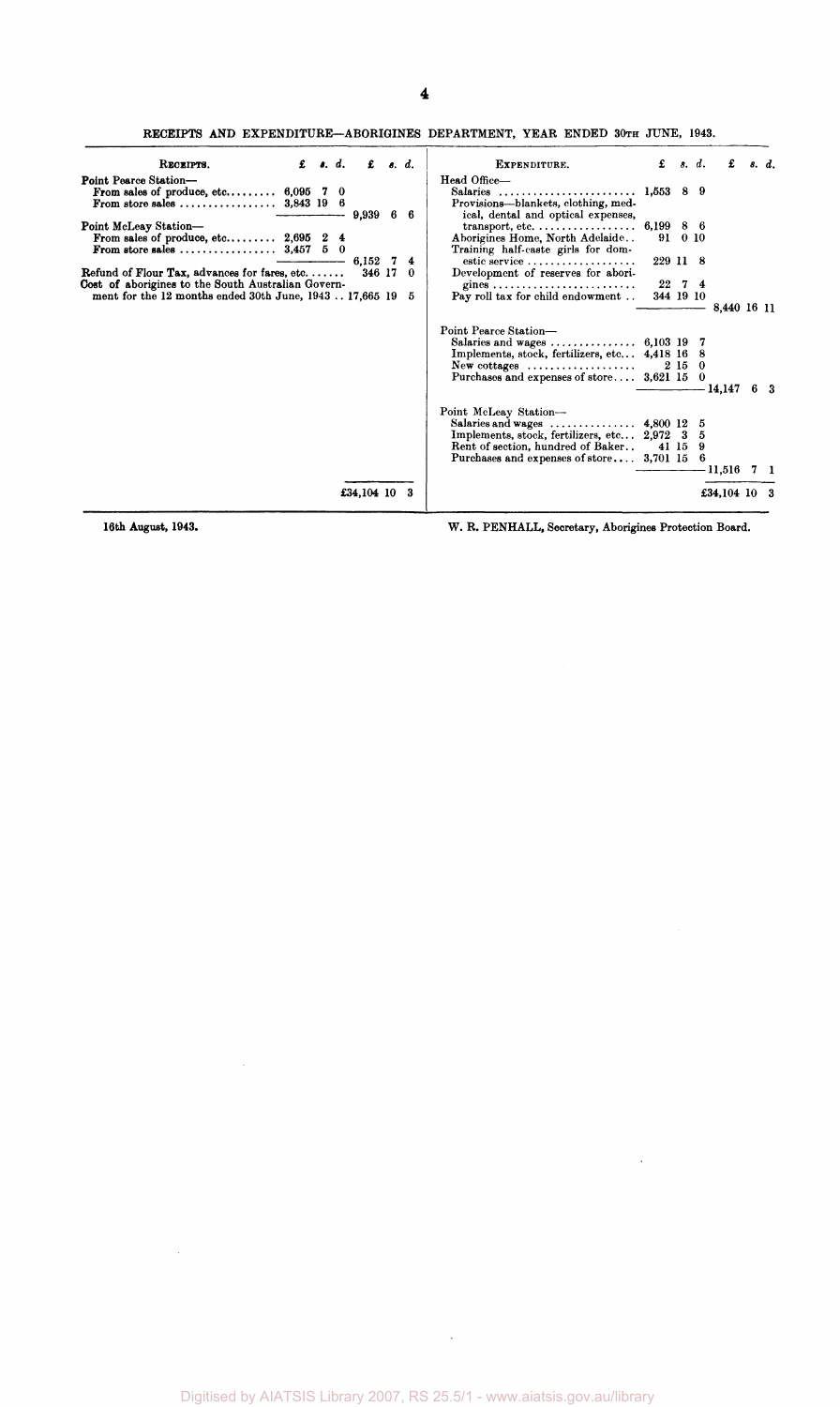### INCOME AND EXPENDITURE ACCOUNT OF THE POINT MOLEAY STATION FOR THE YEAR ENDED 30TH JUNE, 1943.

|                                                                                            | £         | s. d.  |        | £                      |        | s. d.       |                                                           | £        | s. d.        |   | £            |                |
|--------------------------------------------------------------------------------------------|-----------|--------|--------|------------------------|--------|-------------|-----------------------------------------------------------|----------|--------------|---|--------------|----------------|
| To Balance-Excess of income over<br>expenditure, account trading                           |           |        |        |                        |        |             | By Trading Store Account                                  |          |              |   | 175          | 0 <sup>3</sup> |
| store                                                                                      |           |        |        | 17503                  |        |             | Station Accounts.                                         |          |              |   |              |                |
| <b>Station Accounts.</b>                                                                   |           |        |        |                        |        |             |                                                           | 806 15 1 |              |   |              |                |
| To Farm expenses                                                                           |           |        |        | 416 6 4                |        |             | Sheep<br>Pigs                                             | 323      | $\mathbf{I}$ | 4 |              |                |
| $H$ orses<br>Salaries  1,104 13 8                                                          |           |        |        | 74                     |        | $0 \quad 0$ |                                                           |          |              |   | 2,167        | 33             |
| Wages  1,961 2                                                                             |           |        |        |                        |        |             | By Balance—Excess of expenditure over                     |          |              |   |              |                |
|                                                                                            |           |        |        | 3,065 15 9             |        |             | $income—Station accounts \ldots$                          |          |              |   | $1.539$ 16 9 |                |
| Head office salaries and expenses<br>Rent—Hundred of Baker $\dots\dots$                    |           |        |        | 85 17<br>41 15         |        | - 1<br>- 9  | <b>Institution Accounts.</b>                              |          |              |   |              |                |
| Accident insurance                                                                         |           |        |        | 23                     | - 5    | -1          | By Balance-Excess of expenditure over                     |          |              |   |              |                |
| Institution Accounts.                                                                      |           |        |        |                        |        |             | income $\ldots \ldots \ldots \ldots \ldots \ldots \ldots$ |          |              |   | 3,767 13 6   |                |
| To Salaries $\ldots \ldots \ldots \ldots \ldots \ldots \ldots$                             | 386 2     |        | 4      |                        |        |             |                                                           |          |              |   |              |                |
|                                                                                            |           |        | 3      | 1,691 14 7             |        |             |                                                           |          |              |   |              |                |
| Head office salaries and expenses                                                          |           |        |        | 85 17 1                |        |             |                                                           |          |              |   |              |                |
| Accident insurance                                                                         |           |        |        | 1112                   |        | -7          |                                                           |          |              |   |              |                |
| and optical<br>Medical.<br>dental,<br>$expenses \ldots \ldots \ldots \ldots \ldots \ldots$ |           |        |        | 504 15 4               |        |             |                                                           |          |              |   |              |                |
| Rations                                                                                    |           |        |        | 492 14                 |        |             |                                                           |          |              |   |              |                |
| Institutional expenses $\dots\dots\dots$<br>School books and materials                     |           |        |        | 633 10<br>$14 \quad 3$ |        | 5<br>-1     |                                                           |          |              |   |              |                |
|                                                                                            |           |        |        | 324 15                 |        | - 6         |                                                           |          |              |   |              |                |
| Depreciation-                                                                              |           |        |        |                        |        |             |                                                           |          |              |   |              |                |
| $\overline{\mathbf{F}}$ urniture<br>$Hospital$ equipment $\ldots \ldots \ldots$            | 0<br>4 12 | 3      | 3<br>5 |                        |        |             |                                                           |          |              |   |              |                |
| Hospital furniture                                                                         |           | 3 14 8 |        |                        |        |             |                                                           |          |              |   |              |                |
|                                                                                            |           |        |        |                        | 8 10 4 |             |                                                           |          |              |   |              |                |
|                                                                                            |           |        |        | £7,649 13              |        | -9          |                                                           |          |              |   | £7,649 13 9  |                |
|                                                                                            |           |        |        |                        |        |             |                                                           |          |              |   |              |                |

16th August, 1943. W. R. PENHALL, Secretary, Aborigines Protection Board.

 $\alpha\rightarrow\beta$ 

 $\bar{z}$ 

BALANCE-SHEET OF THE POINT MCLEAY STATION AS AT 30TH JUNE, 1943.

| LIABILITIES.                                               | £                    |           | s. d.          | ASSETS.                                                                 | £                    | 8.           | d.               | £               |         | s. d.            |
|------------------------------------------------------------|----------------------|-----------|----------------|-------------------------------------------------------------------------|----------------------|--------------|------------------|-----------------|---------|------------------|
| H.M. Government Account<br>H.M. Government Deposit Account | 154,875 13<br>559 10 |           | $\bf{0}$<br>-8 | <b>Station buildings</b><br>.<br>Cottages and hospital transferred      | 13,775 19            |              | $\boldsymbol{2}$ |                 |         |                  |
| Capital Account<br>Sundry creditors                        | 5,612<br>716         | - 8<br>-6 | 5<br>3         | from Pompoota $\ldots$<br>New cottages $\dots\dots\dots\dots\dots\dots$ | 2,080 10<br>1,925 17 |              | -7<br>4          |                 |         |                  |
|                                                            |                      |           |                | Land purchased                                                          |                      |              |                  | 17,782<br>3,630 |         | 71<br>$0\quad 0$ |
|                                                            |                      |           |                | Improvements                                                            |                      |              |                  | 4,833           | 9       | 2                |
|                                                            |                      |           |                | Implements, vehicles, etc.                                              |                      |              |                  | 1.210 14 10     |         |                  |
|                                                            |                      |           |                | Harness                                                                 |                      |              |                  | 80              | 8       | 3                |
|                                                            |                      |           |                | Furniture                                                               |                      |              |                  | 90 15           |         | -1               |
|                                                            |                      |           |                | Hospital furniture                                                      |                      |              |                  |                 | 31 19   | 9                |
|                                                            |                      |           |                | Hospital equipment $\ldots \ldots \ldots$                               |                      |              |                  |                 | 32 13 9 |                  |
|                                                            |                      |           |                | Cash on hand                                                            |                      |              |                  | 199 19          |         | 9                |
|                                                            |                      |           |                | Sundry debtors                                                          |                      |              |                  | 192 11 1        |         |                  |
|                                                            |                      |           |                | Stocks on hand-                                                         |                      |              |                  |                 |         |                  |
|                                                            |                      |           |                | Store $\ldots \ldots \ldots \ldots \ldots \ldots \ldots$                | 728 154              |              |                  |                 |         |                  |
|                                                            |                      |           |                | Sheep                                                                   | 1,134 16             |              | 0                |                 |         |                  |
|                                                            |                      |           |                | Cattle                                                                  | 942 10               |              | $\boldsymbol{0}$ |                 |         |                  |
|                                                            |                      |           |                | Pigs                                                                    | 136 10               |              | - 0              |                 |         |                  |
|                                                            |                      |           |                | $H$ orses                                                               | 365                  | $\mathbf{0}$ | -0               |                 |         |                  |
|                                                            |                      |           |                | Farm stores, seed, super, fencing                                       |                      |              |                  |                 |         |                  |
|                                                            |                      |           |                | material, etc.                                                          | 541 8 10             |              |                  |                 |         |                  |
|                                                            |                      |           |                | Institution stores                                                      | 301 16 11            |              |                  |                 |         |                  |
|                                                            |                      |           |                |                                                                         |                      |              |                  | 4,150 17 1      |         |                  |
|                                                            |                      |           |                | Excess of expenditure over income                                       |                      |              |                  |                 |         |                  |
|                                                            |                      |           |                | for the year-<br>Station accounts                                       |                      |              |                  |                 |         |                  |
|                                                            |                      |           |                | Institution accounts                                                    | 1,539 16 9           |              |                  |                 |         |                  |
|                                                            |                      |           |                |                                                                         | 3,767 13             |              | -6               |                 |         |                  |
|                                                            |                      |           |                |                                                                         | 5,307 10 3           |              |                  |                 |         |                  |
|                                                            |                      |           |                | Less excess of income over ex-                                          |                      |              |                  |                 |         |                  |
|                                                            |                      |           |                | penditure account Trading                                               |                      |              |                  |                 |         |                  |
|                                                            |                      |           |                | Store $\ldots \ldots \ldots \ldots \ldots \ldots$                       | 17503                |              |                  |                 |         |                  |
|                                                            |                      |           |                |                                                                         |                      |              |                  |                 |         |                  |
|                                                            |                      |           |                |                                                                         | 5,132 10 0           |              |                  |                 |         |                  |
|                                                            |                      |           |                | Excess of expenditure over income                                       |                      |              |                  |                 |         |                  |
|                                                            |                      |           |                | brought forward, $1915-43$                                              | $124.395$ 12 6       |              |                  |                 |         |                  |
|                                                            |                      |           |                |                                                                         |                      |              |                  | 129,528         | 2       |                  |
|                                                            | £161,763 18 4        |           |                |                                                                         |                      |              |                  | £161,763 18 4   |         |                  |
|                                                            |                      |           |                |                                                                         |                      |              |                  |                 |         |                  |
|                                                            |                      |           |                |                                                                         |                      |              |                  |                 |         |                  |

16th August, 1943. W. R. PENHALL, Secretary, Aborigines Protection Board.

\*B—No. 20.